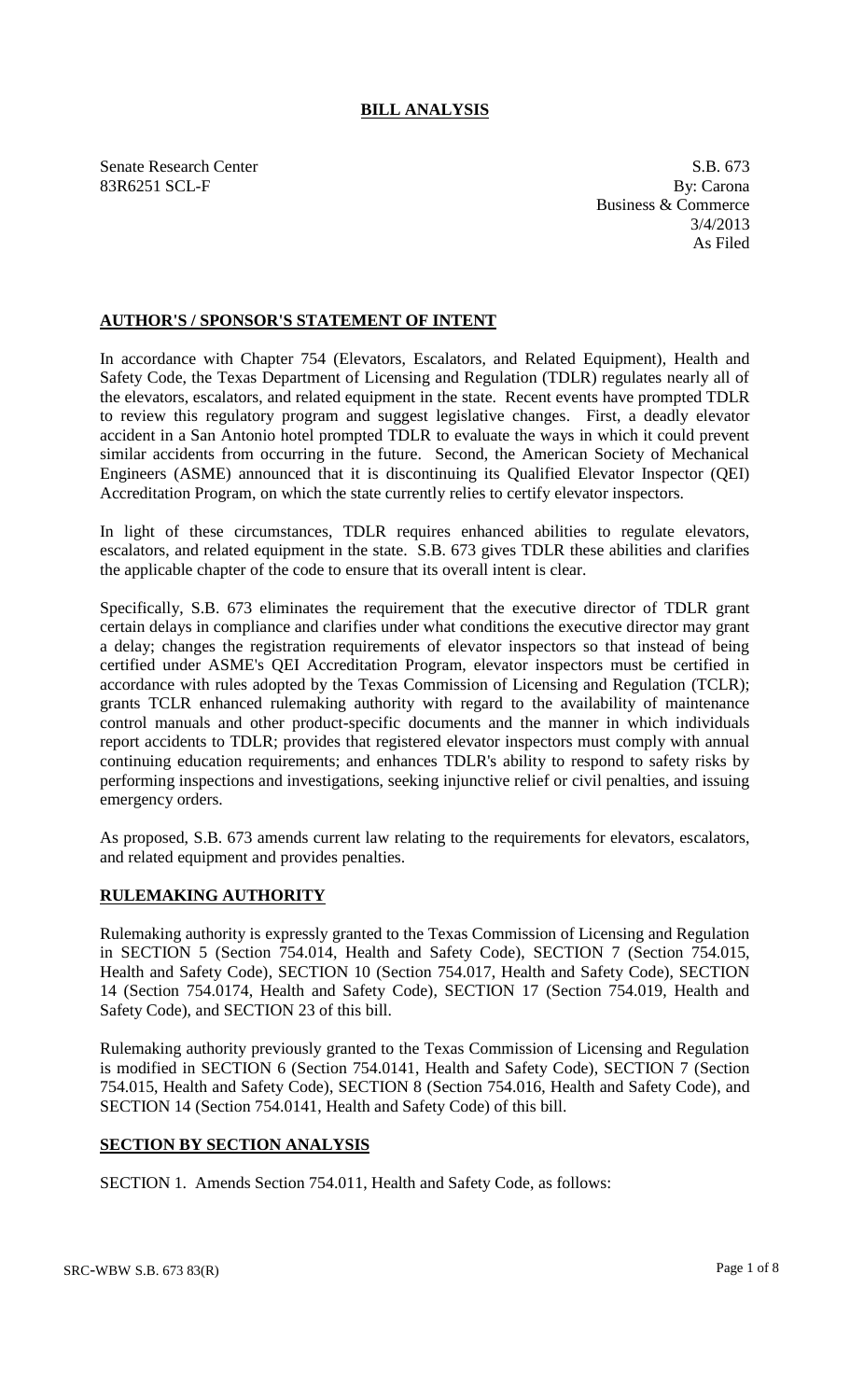Sec. 754.011. DEFINITIONS. Redefines "alteration" and "contractor," and defines "ASCE," "ASME," "executive director," "inspector," and "owner," in this chapter, rather than in this subchapter. Deletes existing definition of "executive director."

SECTION 2. Amends Section 754.0111, Health and Safety Code, as follows:

Sec. 754.0111. New heading: EXEMPTIONS. (a) Provides that this chapter, rather than subchapter does not apply to equipment in a private building for a labor union, trade association, private club, or charitable organization that has two or fewer floors.

(b) Makes a conforming change.

(c) Provides that this chapter does not apply to equipment located in a building owned and operated by the federal government.

(d) Provides that this chapter does not apply to equipment in an industrial facility, or in a grain silo, radio antenna, bridge tower, underground facility, or dam, to which access is limited primarily to employees of or working in that facility or structure.

SECTION 3. Amends Sections 754.012(a) and (d), Health and Safety Code, as follows:

(a) Provides that the elevator advisory board (board) is composed of nine certain members appointed by the presiding officer of the Texas Commission of Licensing and Regulation (TCLR), with TCLR's approval, including a representative of the insurance industry or a registered, rather than certified, elevator inspector.

(d) Requires the board to meet as determined by the executive director of the Texas Department of Licensing and Regulation (TDLR) (executive director) or by the presiding officer of TCLR, rather than requiring the board to meet at least twice each calendar year.

SECTION 4. Amends Section 754.013, Health and Safety Code, requiring the board, to protect public safety and to identify and correct potential hazards, to advise TCLR on certain matters, including on the adoption of appropriate standards for the installation, maintenance, alteration, operation, testing, and inspection of equipment.

SECTION 5. Amends Section 754.014, Health and Safety Code, by amending Subsections (a), (b), (c), (d), (e), (h), (j), (k), (l), and (m) and adding Subsection (h-1), as follows:

(a) Requires TCLR by rule to adopt standards for the installation, maintenance, alteration, operation, testing, and inspection of equipment used by the public in certain buildings.

(b) Prohibits standards adopted under TCLR rules, rather than by TCLR, from containing requirements in addition to the requirements in the ASME Code A17.1, ASME Code A17.3, ASME Code A18.1, or ASCE Code 21. Makes a conforming change.

(c) Requires that standards adopted under TCLR rules, rather than by TCLR, require equipment to comply with the installation requirements of the ASME Code A17.1, ASME Code A18.1, or ASCE Code 21 that was in effect and applicable on the date of installation of the equipment. Makes conforming changes.

(d) Requires that standards adopted under TCLR rules, rather than by TCLR, require equipment to comply with the installation requirements of the ASME Code A17.3 that contains minimum safety standards for all equipment, regardless of the date of installation. Makes conforming changes.

(e) Authorizes the executive director to grant a delay for compliance with the codes and adopted standards until a specified time if the executive director determines that the noncompliance does not constitute a significant threat to passenger or worker safety. Prohibits the accumulated total time of all delays for a specific noncompliant condition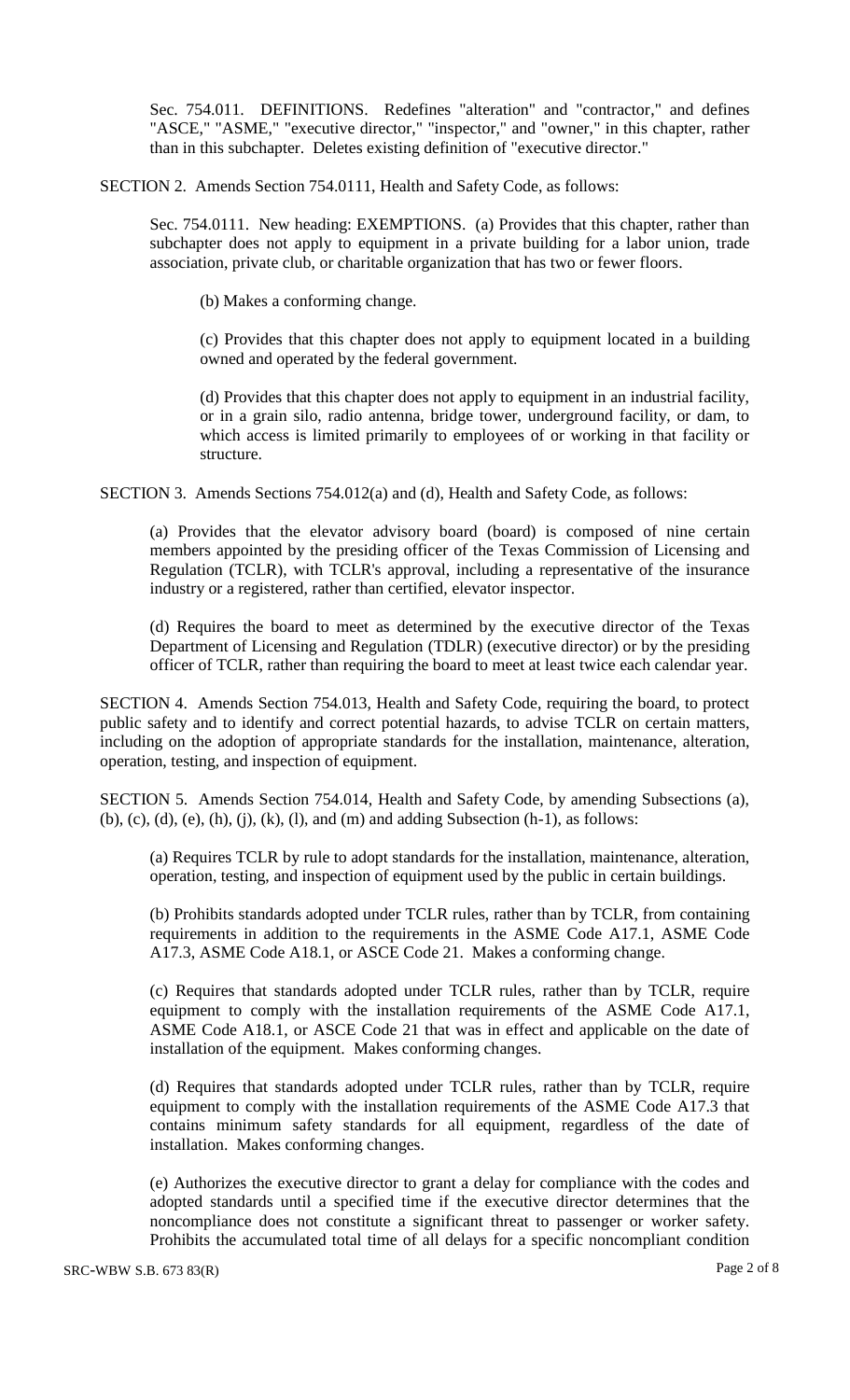from exceeding three years, except as determined by the executive director. Deletes existing text requiring the executive director to grant a delay for compliance with the applicable ASME Code A17.1, ASME Code A17.3, or ASME Code A18.1 until a specified time if compliance is not readily achievable, as that phrase is defined in the Americans with Disabilities Act (42 U.S.C. Section 12101 et seq.), or regulations adopted under that Act. Deletes existing text prohibiting the accumulated total time of all delays from exceeding three years, except as provided by Subsection (f) (expired) or as allowed in the discretion of the executive director.

(h) Makes no changes to this subsection.

(h-1) Creates this subsection from existing text. Makes no further changes to this subsection.

(j) Deletes existing text prohibiting a delay from being granted indefinitely but requiring that it be granted for a specified time not to exceed three years.

(k) Provides that, for purposes of determining the applicable standards and codes under this chapter, rather than this section, the date of installation or alteration of equipment is the date that the owner of the real property entered into a contract for the installation or alteration of the equipment.

(l) Authorizes standards adopted under TCLR rules, rather than by TCLR, to include and be guided by revised versions of ASME Code A17.1, ASME Code A18.1, and ASCE Code 21, as appropriate. Makes conforming changes.

(m) Authorizes the executive director on application of a person and in accordance with procedures adopted under TCLR rules, rather than by TCLR, to grant a variance to allow the installation of new technology if the new component, system, subsystem, function, or device is equivalent or superior to the standards adopted under TCLR rules. Makes conforming changes.

SECTION 6. Sections 754.0141(a), (b), (c), (e), and (f), Health and Safety Code, as follows:

(a) Change a reference to a QEI-1 certified inspector to a registered elevator inspector.

(b) Requires TCLR to adopt rules containing minimum safety standards that are required to be used by registered elevator inspectors when inspecting elevators, chairlifts, and platform lifts installed in single-family dwellings. Deletes existing text requiring TCLR to adopt rules before January 1, 2004. Makes a conforming change.

(c) Authorizes a municipality to withhold a certificate of occupancy for a dwelling or for the installation of the elevator or chairlift until the owner provides a copy of the inspection report, rather than the QEI-1 inspection report, to the municipality.

(e) Makes a conforming change.

(f) Provides that the owner of a single-family dwelling is not subject to Section 754.0231, 754.0232, 754.0233, 754.0234, or 754.0235, rather than Section 754.022 (Notice of Noncompliance), 754.023 (Investigation; Registration Proceedings; Injunction; Emergency Orders), or 754.024 (Criminal Penalty). Makes a conforming change.

SECTION 7. Amends Section 754.015, Health and Safety Code, as follows:

Sec. 754.015. RULES. (a) Requires TCLR, by rule, to provide for certain actions, including an annual inspection and certification of the equipment covered by standards adopted under this chapter; registration, including certification, of elevator inspectors; registration of contractors; the procedures by which a certificate of compliance is issued and displayed; approval of continuing education programs for registered elevator inspectors; maintenance control programs, maintenance, repair, and parts manuals, and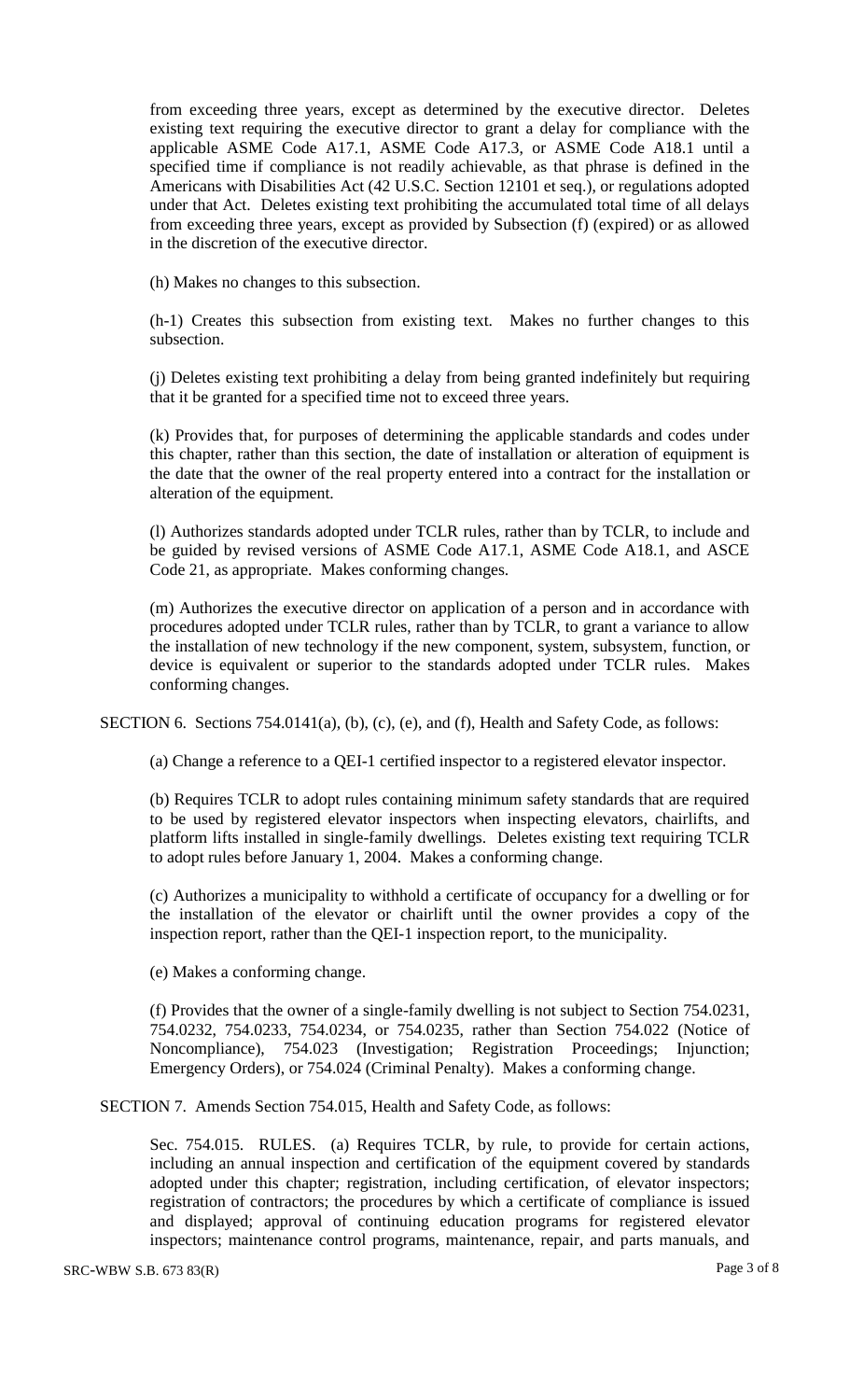product-specific inspection, testing, and maintenance procedures; the method and manner of reporting accidents and reportable conditions to the TDLR, and an owner's designation of an agent for purposes of this chapter. Deletes existing text requiring TCLR to provide for registration of qualified inspectors and contractors and the form of inspection documents, contractor reports, and certificates of compliance; and approval of continuing education programs for registered QEI-1 certified inspectors Makes conforming and nonsubstantive changes.

(b) Deletes existing text prohibiting TCLR to prohibit a QEI-1 certified inspector who is registered with TDLR from inspecting equipment.

(c) Authorizes TCLR by rule to require a reinspection or recertification of equipment under certain conditions, including if the equipment poses a significant threat to passenger or worker safety. Makes nonsubstantive changes.

(d) Authorizes the executive director to charge a reasonable fee as set by TCLR for certain actions, including registering or renewing registration of an elevator inspector; reviewing and approving continuing education providers and courses for renewal of elevator inspector and contractor registrations, rather than registration; applying for a waiver, new technology variance, or delay; and attending a continuing education program sponsored by TDLR for registered elevator inspectors. Makes a conforming change.

(e) Authorizes TCLR by rule to require inspection reports, other documents, and fees to be filed in a manner prescribed by TDLR, including electronically.

SECTION 8. Amends Section 754.016, Health and Safety Code, as follows:

Sec. 754.016. INSPECTION REPORTS AND CERTIFICATES OF COMPLIANCE. (a) Makes conforming changes.

(b) Requires a registered elevator inspector to issue an inspection report to the owner not later than the fifth calendar day after the date of inspection in accordance with the procedures established by TCLR rule. Deletes existing text requiring an inspector to date and sign an inspection report and requiring an inspector to issue the report to the building owner not later than the 10th calendar day after the date of inspection.

(c) Requires the executive director to issue a certificate of compliance to the owner. Deletes existing text requiring the executive director to date and sign a certificate of compliance and requiring the executive director to issue the certificate to the building owner. Deletes existing text requiring the certificate of compliance to state certain provisions.

(d) Requires TCLR by rule to:

(1) require that a certificate of compliance for any equipment, rather than a certificate of compliance related to an elevator, be posted in a publicly visible area of the building; and

(2) determine what constitutes a "publicly visible area" under Subdivision (1).

Deletes existing text requiring TCLR by rule to specify what information must be contained in a certificate of compliance and requiring TCLR describe the procedure by which a certificate of compliance is issued.

(e) Requires TDLR to prescribe the format and the required information contained in the inspection reports, the certificates of compliance, and other documents.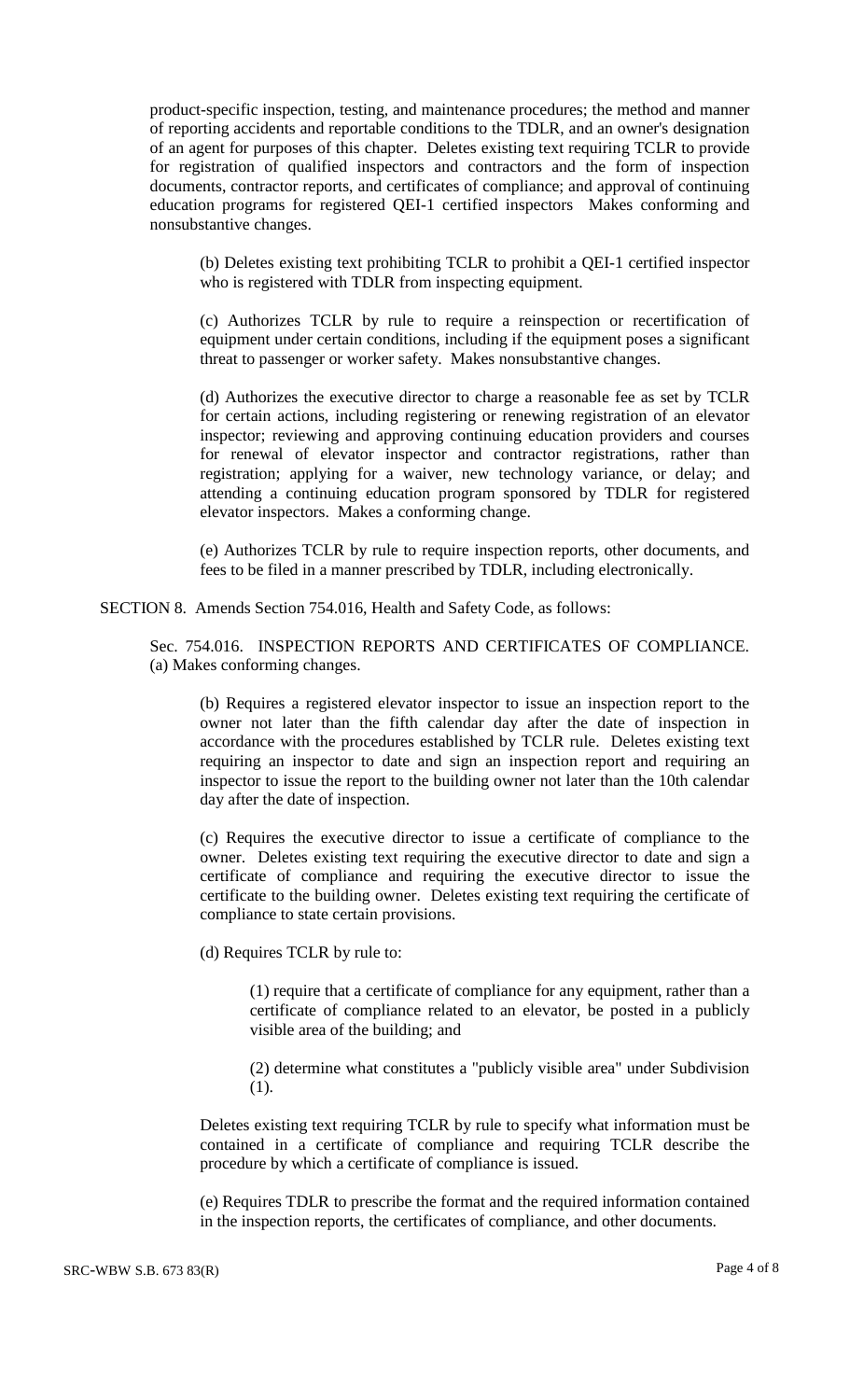SECTION 9. Amends the heading to Section 754.017, Health and Safety Code, to read as follows:

Sec. 754.017. REGISTERED ELEVATOR INSPECTORS.

SECTION 10. Amends Sections 754.017(a), (b), and (d), Health and Safety Code, as follows:

(a) Requires an individual, in order to inspect equipment, to meet certain requirements, including to be certified as an inspector in accordance with the rules adopted by TCLR, rather than by an organization accredited by the American Society of Mechanical Engineers and to comply with the continuing education requirements established by TCLR rule for registration renewal. Makes a conforming change.

(b) Provides that a person assisting a registered elevator inspector and working under the direct, on-site supervision of the inspector is not required to be registered. Makes conforming changes.

(d) Prohibits a registered elevator inspector from inspecting equipment if the inspector or the inspector's employer has a financial or personal conflict of interest or the appearance of impropriety related to the inspection of that equipment. Makes a conforming change. Deletes existing text prohibiting a certified inspector from being required to attend more than seven hours of continuing education during each licensing period.

SECTION 11. Amends Sections 754.0171(a) and (f), Health and Safety Code, as follows:

(a) Prohibits a person from installing, repairing, altering, testing, or maintaining equipment without registering as a contractor with TDLR as required by this chapter, rather than this subchapter.

(f) Requires that installation, repair, alteration, testing, and maintenance standards for contractors be consistent with ASME Code A17.1, ASME Code 17.3, ASME Code A18.1, and ASCE Code 21.

SECTION 12. Amends Section 754.0172, Health and Safety Code, to make conforming changes.

SECTION 13. Amends the heading to Section 754.0174, Health and Safety Code, to read as follows:

Sec. 754.0174. New heading: CONTINUING EDUCATION FOR RENEWAL OF ELEVATOR INSPECTOR AND CONTRACTOR REGISTRATIONS.

SECTION 14. Amends Section 754.0174, Health and Safety Code, by adding Subsection (a-1) and amending Subsection (b), as follows:

(a-1) Requires each registered elevator inspector to complete continuing education requirements set by TCLR rule before the inspector is authorized to renew the inspector's registration.

(b) Requires a provider of continuing education under this section to comply with the rules adopted by TCLR relating to continuing education for a registered elevator inspector or designated responsible party, as applicable, in addition to requiring the provider of continuing education to register with TDLR.

SECTION 15. Amends Section 754.018, Health and Safety Code, to provide that subject to Section 754.014(h), if a municipality operates a program for the installation, maintenance, alteration, inspection, testing, or certification of equipment, this chapter is not required to apply to the equipment in that municipality, provided that the standards of installation, maintenance, alteration, inspection, testing, and certification are at least equivalent to those contained in this chapter. Makes conforming changes.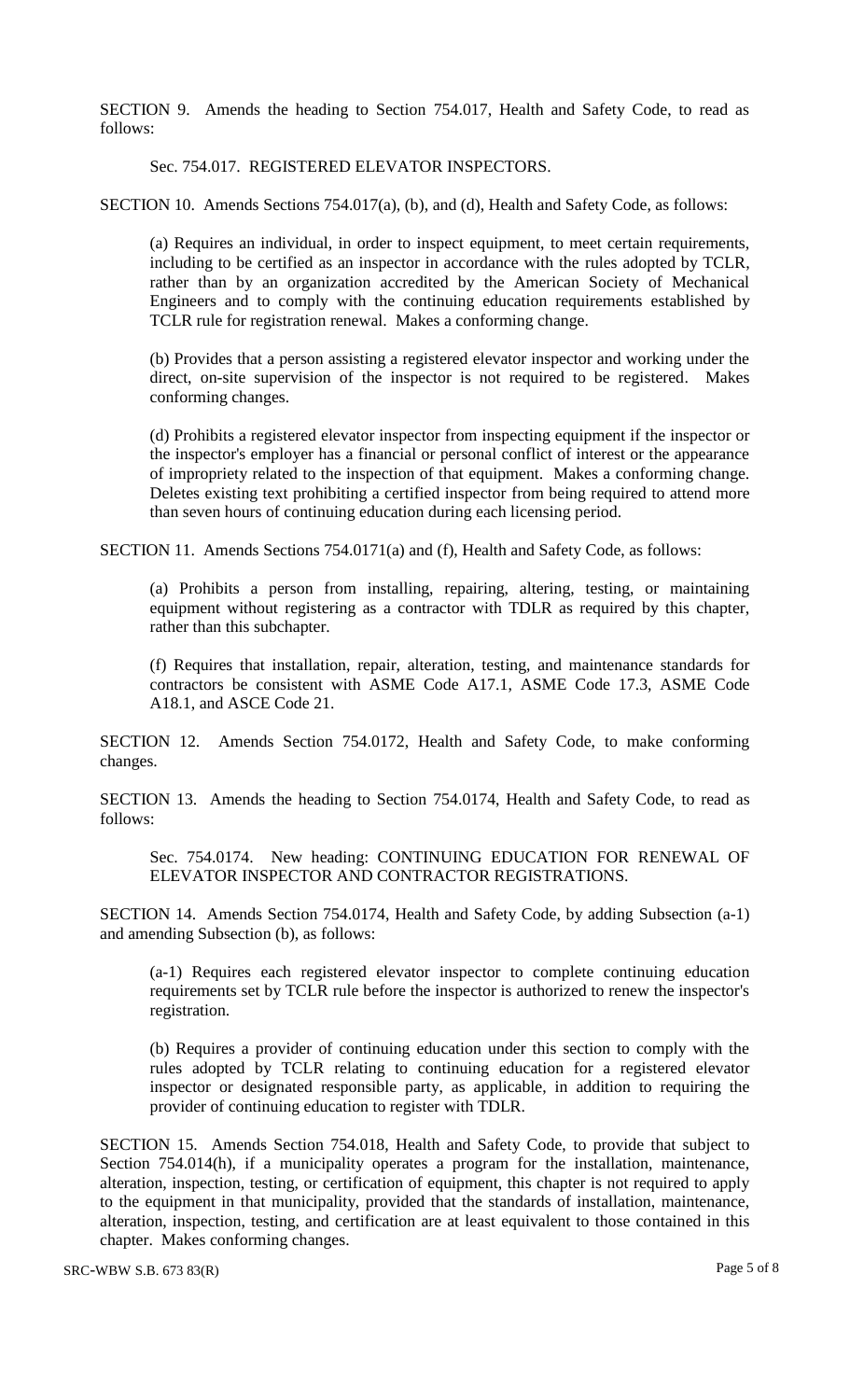SECTION 16. Amends the heading to Section 754.019, Health and Safety Code, to read as follows:

Sec. 754.019. DUTIES OF OWNERS.

SECTION 17. Amends Sections 754.019(a), (b), and (e), Health and Safety Code, as follows:

(a) Requires the owner to:

(1)-(2) Makes conforming changes;

(3) file with the executive director each inspection report, and all applicable fees, not later than the 15th calendar, rather than the 60th, day after the date on which an inspection is made under this chapter;

(4) display the certificate of compliance for the equipment in a publicly visible area as defined by TLCR rule; and

(5) maintain the equipment in compliance with the standards and codes adopted under TCLR rules.

Deletes existing text requiring the owner of real property on which equipment covered by this subchapter is located to display the certificate of compliance in a publicly visible area of the building, as determined by TCLR rules under Section 754.016, if the certificate relates to an elevator in the escalator box if the certificate relates to an escalator, or in a place designated by the executive director if the certificate relates to equipment other than an elevator or escalator, and display the inspection report at the locations designated until a certificate of compliance is issued.

(b) Requires the owner, when an inspection report is filed, to submit to the executive director, as applicable, verification that any deficiencies in the registered elevator inspector's report have been remedied or that a bona fide contract to remedy the deficiencies has been entered into, in addition to submitting any application for application for delay or waiver of an applicable standard.

(e) Requires an owner to report to TDLR each accident involving equipment not later than 24, rather than 72, hours following the accident.

SECTION 18. Amends Section 754.020, Health and Safety Code, to require the chief elevator inspector, appointed by the executive director to administer the equipment inspection and registration program, to possess the certification, rather than a QEI-1 certification, or obtain the certification required under Section 754.017 within six months after becoming chief elevator inspector.

SECTION 19. Amends Section 754.021, Health and Safety Code, as follows:

Sec. 754.021. New heading: LIST OF REGISTERED ELEVATOR INSPECTORS AND CONTRACTORS; PERSONNEL. Requires the executive director to compile a list of elevator inspectors and contractors who are registered with TDLR and to employ personnel who are necessary to enforce this chapter. Makes conforming changes.

SECTION 20. Amends Chapter 754, Health and Safety Code, by adding Sections 754.0231, 754.0232, 754.0233, 754.0234, and 754.0235, as follows:

Sec. 754.0231. INSPECTIONS AND INVESTIGATIONS. (a) Authorizes TDLR, except as provided by Subsection (b), to conduct an inspection or investigation of equipment regulated under this chapter in accordance with Chapter 51 (Texas Department of Licensing and Regulation), Occupations Code. Requires TDLR to be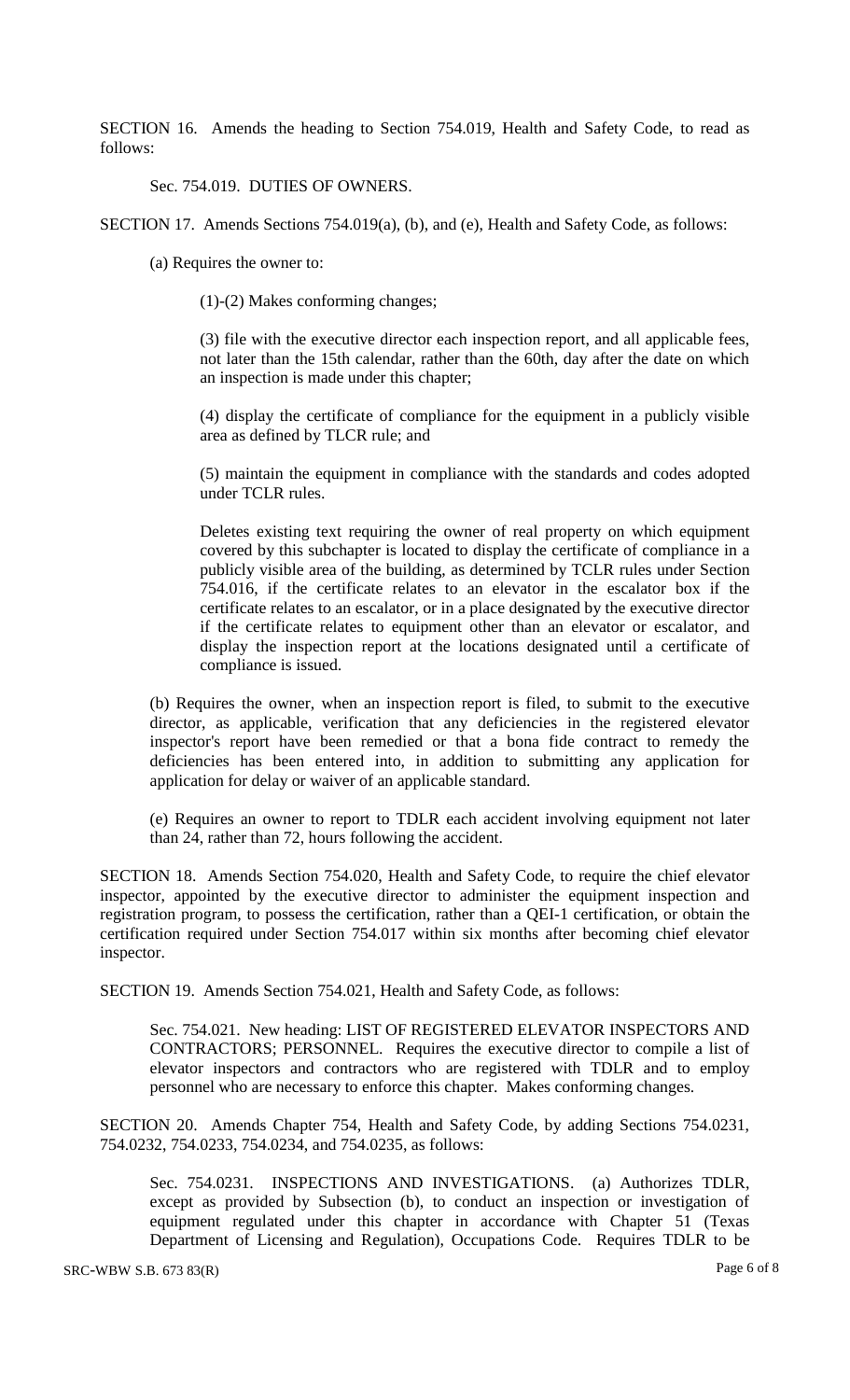granted access to any location in the building that is inaccessible to the public in order to conduct a full inspection or investigation of the equipment.

(b) Authorizes the executive director or the executive director's designee, if there is good cause for the executive director to believe that equipment on the property poses an imminent and significant danger or that an accident involving equipment occurred on the property, at any time to enter the property to inspect the equipment or investigate the danger or accident. Requires the executive director or the executive director's designee to be granted access to any location in the building that is inaccessible to the public in order to conduct a full inspection or investigation.

Sec. 754.0232. REGISTRATION PROCEEDINGS. (a) Authorizes TCLR or the executive director to deny, suspend, or revoke a registration under this chapter and to assess an administrative penalty for obtaining registration by fraud or false representation, falsifying a report submitted to the executive director, or violating this chapter or a rule adopted under this chapter.

(b) Provides that proceedings for the denial, suspension, or revocation of a registration and appeals from these proceedings are governed by Chapter 2001 (Administrative Procedure), Government Code.

Sec. 754.0233. INJUNCTIVE RELIEF; CIVIL PENALTY. (a) Authorizes the attorney general or the executive director to institute an action for injunctive relief to prevent or restrain a violation or threatened violation of this chapter or a rule adopted under this chapter.

(b) Authorizes the attorney general or the executive director to institute an action to collect a civil penalty from a person that appears to be violating or threatening to violate this chapter or a rule adopted under this chapter. Prohibits a civil penalty assessed under this subsection from exceeding \$5,000 per day for each violation.

(c) Requires that an action filed under this section be filed in a district court in Travis County.

(d) Authorizes the attorney general and TDLR to recover reasonable expenses incurred in obtaining injunctive relief or civil penalties under this section, including court costs, reasonable attorney's fees, investigative costs, witness fees, and deposition expenses.

Sec. 754.0234. EMERGENCY ORDERS. (a) Authorizes the executive director to issue an emergency order as necessary to enforce this chapter if the executive director determines that an emergency exists requiring immediate action to protect the public health and safety.

(b) Requires the executive director to issue an emergency order in accordance with Chapter 51 (Texas Department of Licensing and Regulation), Occupations Code.

Sec. 754.0235. ORDERS TO DISCONNECT POWER TO OR LOCK OUT EQUIPMENT. (a) Authorizes an emergency order issued in accordance with Section 754.0234 to also direct an owner to disconnect power to or lock out equipment if TDLR determines imminent and significant danger to passenger or worker safety exists if action is not taken immediately or an annual inspection has not been performed in more than two years.

(b) Authorizes an owner, if an emergency order to disconnect power or lock out equipment is issued, to have the power reconnected or the equipment unlocked only if a registered elevator inspector or contractor or a TDLR representative